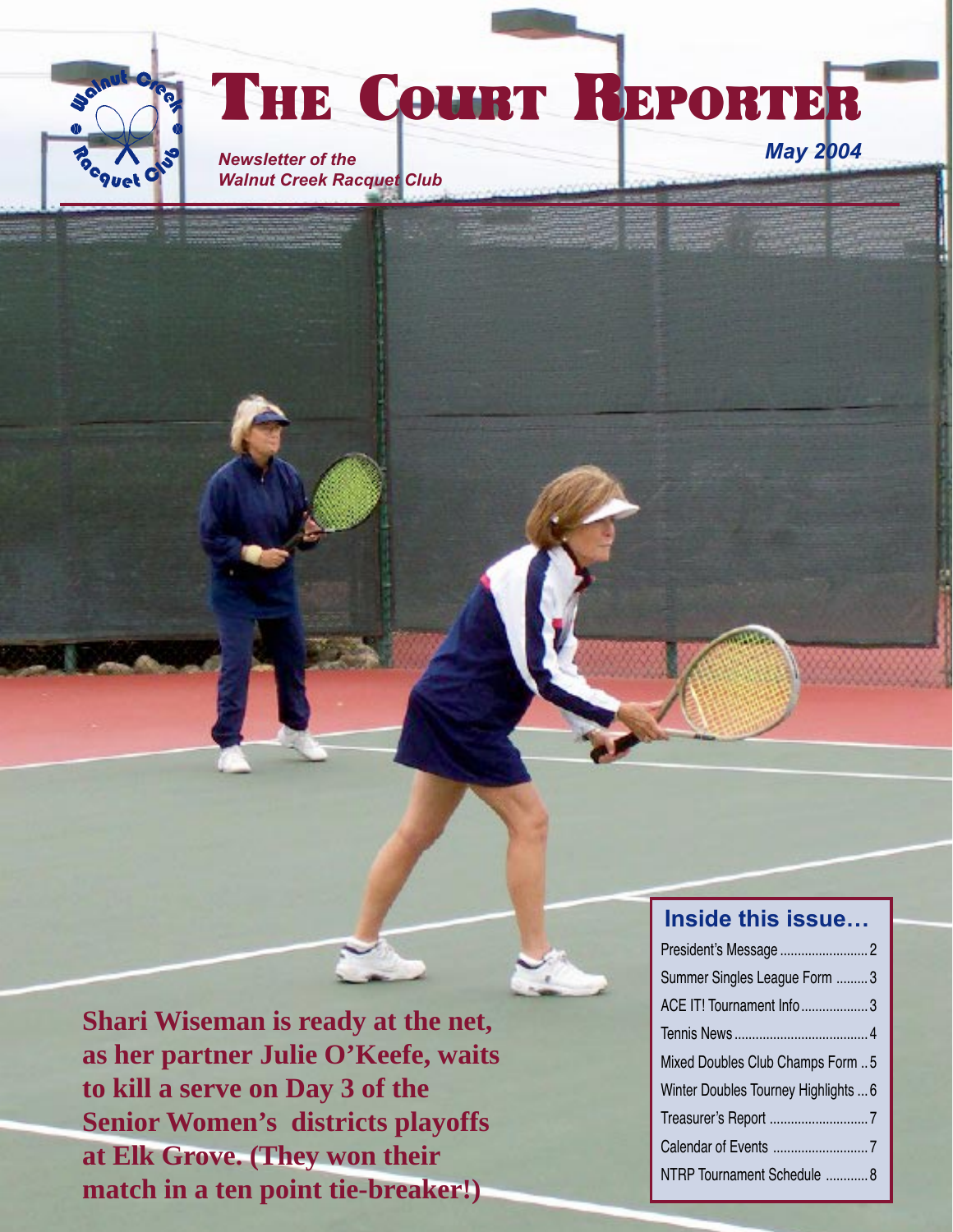## *Walnut Creek Racquet Club*

P.O. Box 4574 • Walnut Creek, CA 94596 (925) 945-0105 • www.wcrc.net

#### **OFFICERS**

| <b>President</b>                   | <b>Pam Maloney</b>       |
|------------------------------------|--------------------------|
|                                    | 939-1403                 |
|                                    | pam4tennis@hotmail.com   |
| <b>Vice President Susie Dunlap</b> |                          |
|                                    | 228-1641                 |
|                                    | susied98@aol.com         |
| <b>Secretary</b>                   | <b>Karyn Hoyer</b>       |
|                                    | 256-9942                 |
|                                    | karyn@walnut-creek.com   |
| <b>Treasurer</b>                   | <b>Gabriel Goldstein</b> |
|                                    | 798-2036                 |
|                                    | gagea@naea.org           |

### **ACTIVITY CHAIRPERSONS**

| <b>WC Liaison</b> | <b>Robert Young</b>                    |
|-------------------|----------------------------------------|
| & Mailing         | 906-0614                               |
|                   | robert@canterburytrails.com            |
| <b>Membership</b> | <b>Marty Tedlock</b><br>256-9313       |
|                   | marty.tedlock@jmmdhs.com               |
| <b>Newsletter</b> | <b>Tammie Snyder</b>                   |
|                   | 957-0604                               |
|                   | tammie@gte.net                         |
| <b>Leagues</b>    | <b>Judy Stillman</b>                   |
| (Non USTA)        | 933-9351                               |
|                   | jstillma@pacbell.net                   |
| Website           | <b>Shari Huber</b>                     |
|                   | 691-9196                               |
|                   | shari_huber@sbcglobal.net              |
| Tournaments       | <b>Jennifer Scriabine</b>              |
|                   | 939-4328                               |
|                   | scriabine@astound.net                  |
|                   | <b>Tammy Chan</b>                      |
|                   | 837-0227                               |
|                   | tammychan@sbcglobal.net                |
| USTA Women        | <b>Shirley Nagle</b>                   |
|                   | 253-7633                               |
|                   | snag510@aol.com<br><b>Don Loeffler</b> |
| <b>USTA Men</b>   | 932-1517                               |
|                   | donloeff@pacbell.net                   |
| <b>USTA Mixed</b> | <b>Shirley Nagle</b>                   |
| & Seniors         | 253-7633                               |
|                   | snag510@aol.com                        |
|                   | <b>Don Loeffler</b>                    |
|                   | 932-1517                               |
|                   | donloeff@pacbell.net                   |
| <b>Women's</b>    | <b>Carolyn Spady</b>                   |
| <b>Interclub</b>  | 938-0893                               |
|                   | carhspa@aol.com                        |

# THE PRESIDENT'S REPORT

# Short on Space...

It's taken us awhile to realize that we need to keep this newsletter to 8 pages because of the manual work involved if it exceeds that amount. (it's a folding issue you can ask Robert about). Anyway, that means we're going to have to be better editors and some news may get delayed. Since there's a lot to tell this month, I'm cutting my message



Pam Maloney 2004 WCRC President

short and next month you may see additional changes so we can get more news to you.

First, a quick thanks to those of you who voiced your opinion on TPI. We appreciate hearing from you. WCRC will not be fielding combo teams this year as long as USTA NorCal continues to demand TPI participation.

For those of you who attended our annual Winter Banquet, you'll remember that the proceeds from our silent auction were to be used toward the needs of Mt. Diablo High School's Tennis teams. To benefit both the boys and girls squads, we settled on giving them a ball machine and I think you can tell from the photo that they were very excited about their new "Tennis Tutor". Team members are pictured below. Their coaches, Miguel



Romo and Fran Bagnacso (yes, our Fran) and Carolyn Spady and myself were there to present the Tennis Tutor.

Lastly, please given a special thanks to Judy Stillman, Jennifer Scriabine and Tammy Chan for an OUTSTAND-ING Winter Doubles Tournament weekend. It was a blast! See you on the courts...

Pam Maloney Pam Maloney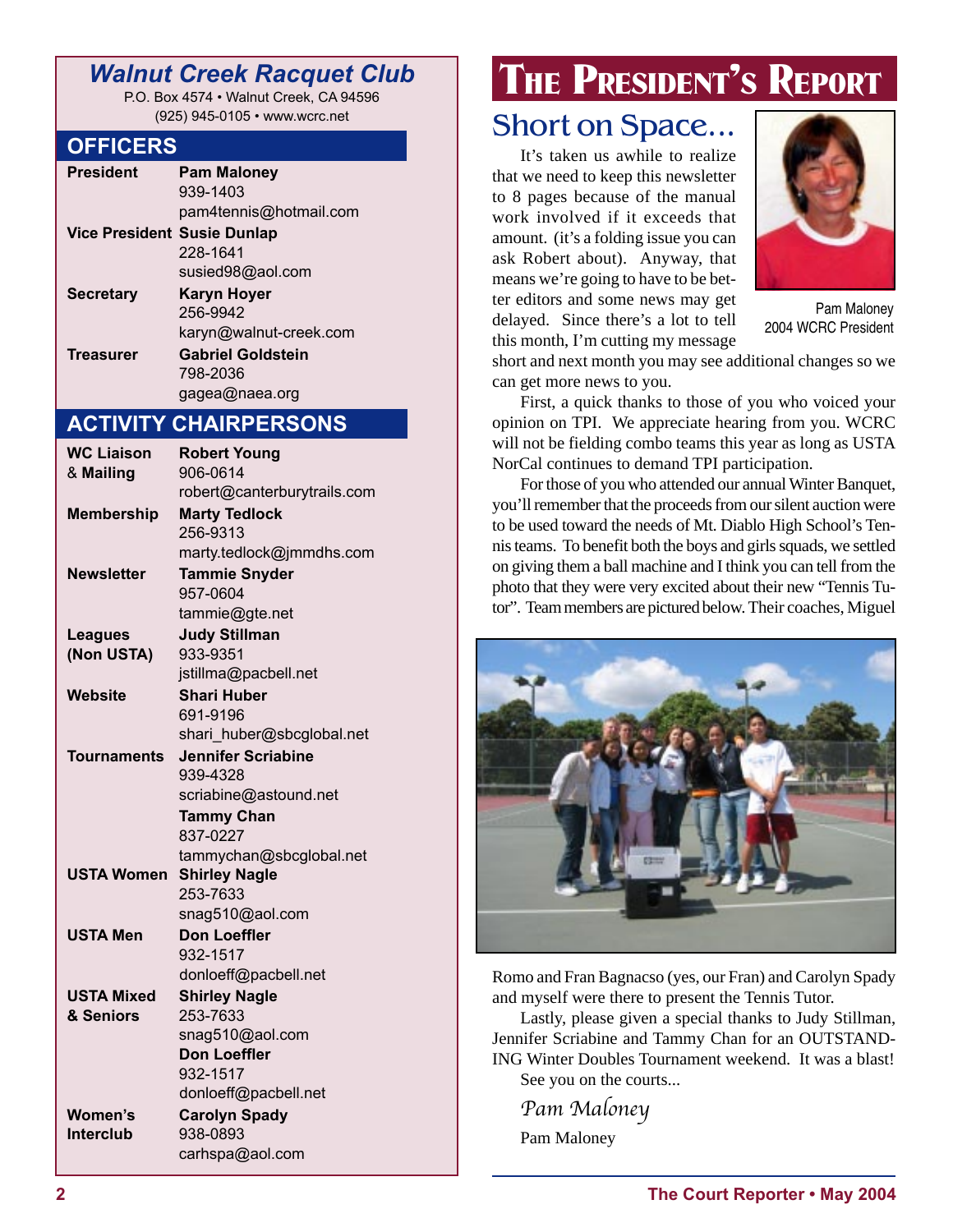



Men's and Women's Summer Singles Leagues **Registration Form**

2004

| Work Phone Lawrence Management Communication                                                                                                                                        |                                         |                                      |
|-------------------------------------------------------------------------------------------------------------------------------------------------------------------------------------|-----------------------------------------|--------------------------------------|
|                                                                                                                                                                                     |                                         |                                      |
|                                                                                                                                                                                     |                                         |                                      |
| T-shirt Size OM OL OXL OXXL<br>T-shirt Type O Regular O V-neck* O Tank top*<br>*V-neck and tank top in women's style only                                                           |                                         |                                      |
| <b>Current Rating:</b>                                                                                                                                                              | $Q$ 2.5                                 | $\overline{\smash{\bigcirc}}$ 4.5    |
|                                                                                                                                                                                     | $\overline{O}3.0$<br>$\overline{Q}$ 3.5 | $\bigcirc$ 5.0<br>$\overline{O}$ 5.5 |
|                                                                                                                                                                                     | $\overline{O}$ 4.0                      |                                      |
| I would like to enter the following division:                                                                                                                                       |                                         |                                      |
| O Women's 2.5 O Men's 3.0<br>O Women's 3.0 O Men's 3.5<br>O Women's $3.5$ O Men's $4.0$<br>$\overline{O}$ Women's 4.0 $\overline{O}$ Men's 4.5<br>O Women's 4.5-5.0 O Men's 5.0-5.5 |                                         |                                      |
| O WCRC Member (\$25)<br>l am a: L<br>O CCTA Member (\$25)<br>O Non-Member (\$35)                                                                                                    |                                         |                                      |
| I am available to play matches:                                                                                                                                                     |                                         |                                      |
| O Weekday days O Weekend mornings<br>O Weekday evenings O Weekend afternoons                                                                                                        |                                         |                                      |
| How did you hear about this league?                                                                                                                                                 |                                         |                                      |
| $\bigcirc$ l've played before<br>O From someone who has played before<br>○ Email/Internet<br>O This newsletter                                                                      |                                         |                                      |
| How many years have you played in this league?                                                                                                                                      |                                         |                                      |
| O6 O5 O4 O3<br>O 7                                                                                                                                                                  |                                         | $Q2Q1st$ yr                          |
| <b>Registration Deadline: May 15</b><br>www.ccta.cc                                                                                                                                 |                                         |                                      |

# ACE IT! Tournament to Benefit Breast Cancer





A Tennis Benefit For Breast Cancer Awareness Presented By Orindawoods Tennis Club and Friends! June 26, 2004

You are invited to participate in the second annual tennis benefit day at Orindawoods  $\sim$  this year's benefit organization is Susan G. Komen Breast Cancer Foundation San Francisco Chapter.

For more information email Linda Richardi at monalinda@jps.net or visit our website at www.wcrc.net.

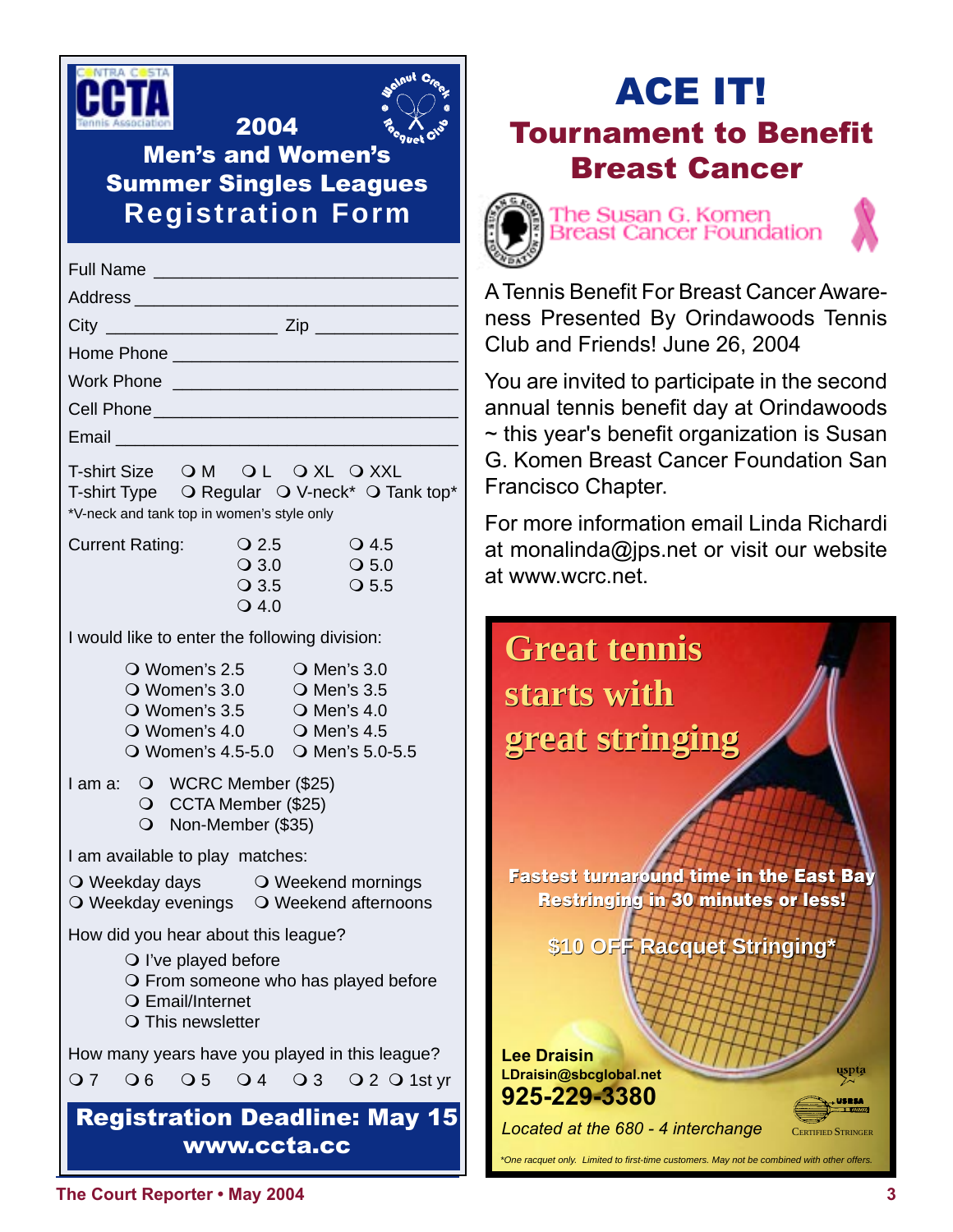

# Tennis News



## Great Expectations

It was the year 2000 when the new ratings came out and we realized we could now play at the Senior USTA 3.5 level instead of 4.0. Aha! we said, now we can win!! Sure enough, we won and went to Sectionals (the last step before Nationals) playoffs losing 1-2. Then in 2001-02 we felt we really had it all together and went to the Districts, again losing 1- 2. In 2002-03, adding some new players and tactics, we won the Districts 3-0, but then lost at Sectionals 0-3. Surely this 2003-04 year was ours! We had two players who were re-rated 3.5 from 4.0, three new 50 year olds, lots of depth, etc. However, we again lost at Districts 1-2. How could we lose? We had lots of experience, an exceptional team, and a benevolent captain. Well, guess what? The opposition was unbelievable, experienced, aggressive and sharp (just like us). Will we ever win? Who knows? But the process has been wonderful and I wouldn't have traded it for anything. We have players from 2001 who are still with us like **Hilde Chan, Sharon Greene, Gisela Hendrickson, Karyn Hoyer, Anne Mann, Umeko Nishimura, Julie O'Keefe, Diane Siebert, Shari Wiseman and Joan Yao. Mary Kay Wilcock** and **Kathy Lee** joined somewhat later.

Brand new this year were **Janet Couchot, Mimi Howard, Yvette Pezzaglia, Irene Strokon**, and our



*Front (l-r): Shari Wiseman, Yvette Pezzaglia, Mary Kay Wilcock, Pam Palitz, Maria Caven.*

*Back (l-r): Kathy Lee, Gisela Hendrickson, Rita Utz (captain), Janet Couchot, Joan Yao, Karyn Hoyer, Sharon Greene, Diane Siebert. Missing from picture: Hilde Chan, Anne Mann, Irene Strokon, Julie O'Keefe, Umeko Nishimura, Mimi Howard, Sue Danner.*

"junior" seniors - **Sue Danner, Maria Caven** and **Pam Palitz**. Let me tell you about all of them. They are very generous in all respects, give constant support to each other and "worry" that maybe someone else should take their place in a match "because they're not as strong as..." Well, I can't say enough for them. Maybe we deserve to win (some day) and I guess we've been winning all along just knowing each other and playing a great sport.

-Rita Utz, CTMY (Captain for Too Many Years)

## Tournament Updates

3.0 Tennis is not your Father's 3.0 tennis - as the WCRC Senior men's team found out at the District Championships played at ELK Grove. The tournament started with a hard fought 0-3 loss to Marin as WCRC lost two of the infamous "anything can happen" tie breakers, 10-8 and 11-9. With only a slim hope of progressing, the team ran into a very strong Gold River team losing 0-3 with all matches lost in straight sets. **Jay Evans** and **Joel Schaffer** saved the team from a 0-9 bagel as they teamed on the third day for our only win - a third set tie breaker over Napa. 3.0 tennis is definitely not what it use to be.

Despite the loses, **Gerry Brown, Francis Chan, Dale Crabtree, Jay Evans, Dick Gall, Ron Huxley, Irv Pearlstein, Joel Schaffer,** and **Dave Sperry** had a great time at the 20 court facility. With the cooperation of mother nature, we all enjoyed a well-planned and well-executed event. We certainly plan to return next year, and hope that everyone has the opportunity to experience the excitement of playing at Districts. A special thanks to the volunteers of the WCRC for all the support and the opportunity to sponsor a team.

If you were unable to get to Elk Grove to cheer on the WCRC Senior Women's 3.5 and Senior Men's 3.0, you have another opportunity to support the WCRC 6.0 Mixed Doubles team at their Districts to be held May 22-23 at the Pleasanton Community Tennis Center. In addition, Craig and Carla Kirk's WCRC 7.0 Mixed will be representing Diablo North at the Districts also on May 22-23. Their matches will be played at Harbor Bay in Alameda.

So come out cheer on your fellow club members as they attempt to progress to the Sectionals and Nationals.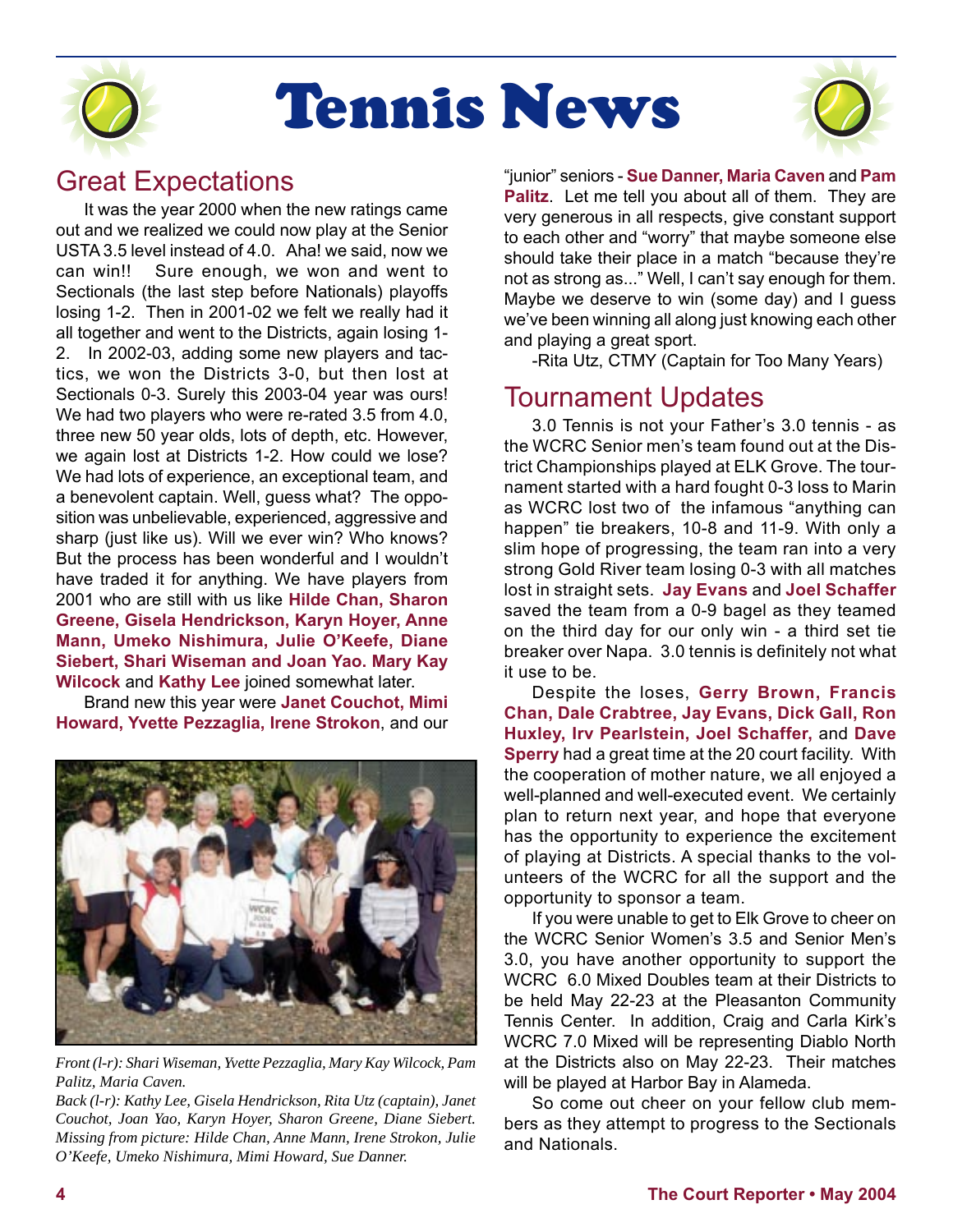

**Solnut** 

# Tennis News





*Maria Caven and Pam Palitz King at Districts this week-end in Elk Grove. They played for Rita Utz's 3.5 team and won in the super tie breaker.*

## WCRC vs. WCRC Matches

- 5/1 Women's 4.0 2:30pm Heather Farms Heidi Belton vs. Vicki Linck
- 5/1 Men's 4.0 12:15pm Larkey Park Marty Tedlock vs. Jesse Gonzalez
- 5/2 Women's 3.5 2:30 pm Heather Farms Carolyn Spady vs. Rita Utz'
- 5/6 Women's 4.0 6:30 pm Heather Farms Debbie Hellmann vs. Heidi Belton
- 5/8 Women's 3.5 3:30 pm Rudgear Terri Hernandez vs. Shirley Nagle
- 5/29 Women's 4.0 12:15 pm Rudgear Vicki Linck vs. Debbie Hellmann
- 6/13 Men's 4.0 12:15 pm Rudgear Pete Truong vs. Marty Tedlock

HELP! I'm looking for someone to take over the Court Reporter newsletter in 2005. Anyone who has design and layout experience and is familiar with Pagemaker, please contact Tammie Snyder at 925-957-0604 or by email at tammie@gte.net.



| When:      | June 12 - 13                      |              |  |
|------------|-----------------------------------|--------------|--|
| Where:     | <b>Walnut Creek Tennis Center</b> |              |  |
| Deadline:  | <b>Tuesday, June 1</b>            |              |  |
| Divisions: | Mixed 6.0                         | Mixed 8.0    |  |
|            | Mixed 7.0                         | Mixed $9.0+$ |  |
|            | Entry Fees: \$20 per team*        |              |  |

|     | 2003 Defending Champions               |
|-----|----------------------------------------|
| 6.0 | Francis Crusit & Kathleen "Pru" Pruden |

- 7.0 Jay Hoyer & Umeko Nishimura
- 8.0 Tom Jur & Veronica Roussel
- 9.0+ Melanie Pizzoli & Martin Dunlap

|  | <b>Registration Form</b> |  |  |
|--|--------------------------|--|--|
|--|--------------------------|--|--|

| Name                                                                                                                                                                                                                         | Phone |            |               | Rating     |             |
|------------------------------------------------------------------------------------------------------------------------------------------------------------------------------------------------------------------------------|-------|------------|---------------|------------|-------------|
| Name                                                                                                                                                                                                                         | Phone |            |               | Rating     |             |
| Please check appropriate division you would like to play:                                                                                                                                                                    |       | $\Box$ 6.0 | 7.0<br>$\Box$ | $\Box$ 8.0 | $\Box$ 9.0+ |
| Make checks payable to WCRC and send no later than June 1, 2004 to:<br>Jennifer Scriabine, 2416 Encinal Drive . Walnut Creek, CA 94597<br>Questions? Please call Jennifer at 939-4328 or email her at scriabine@astound.net. |       |            |               |            |             |
| *Entry fees include tennis balls, BBQ, individual trophies for winners.<br>You must be an active member of WCRC to play in the Club Championships.                                                                           |       |            |               |            |             |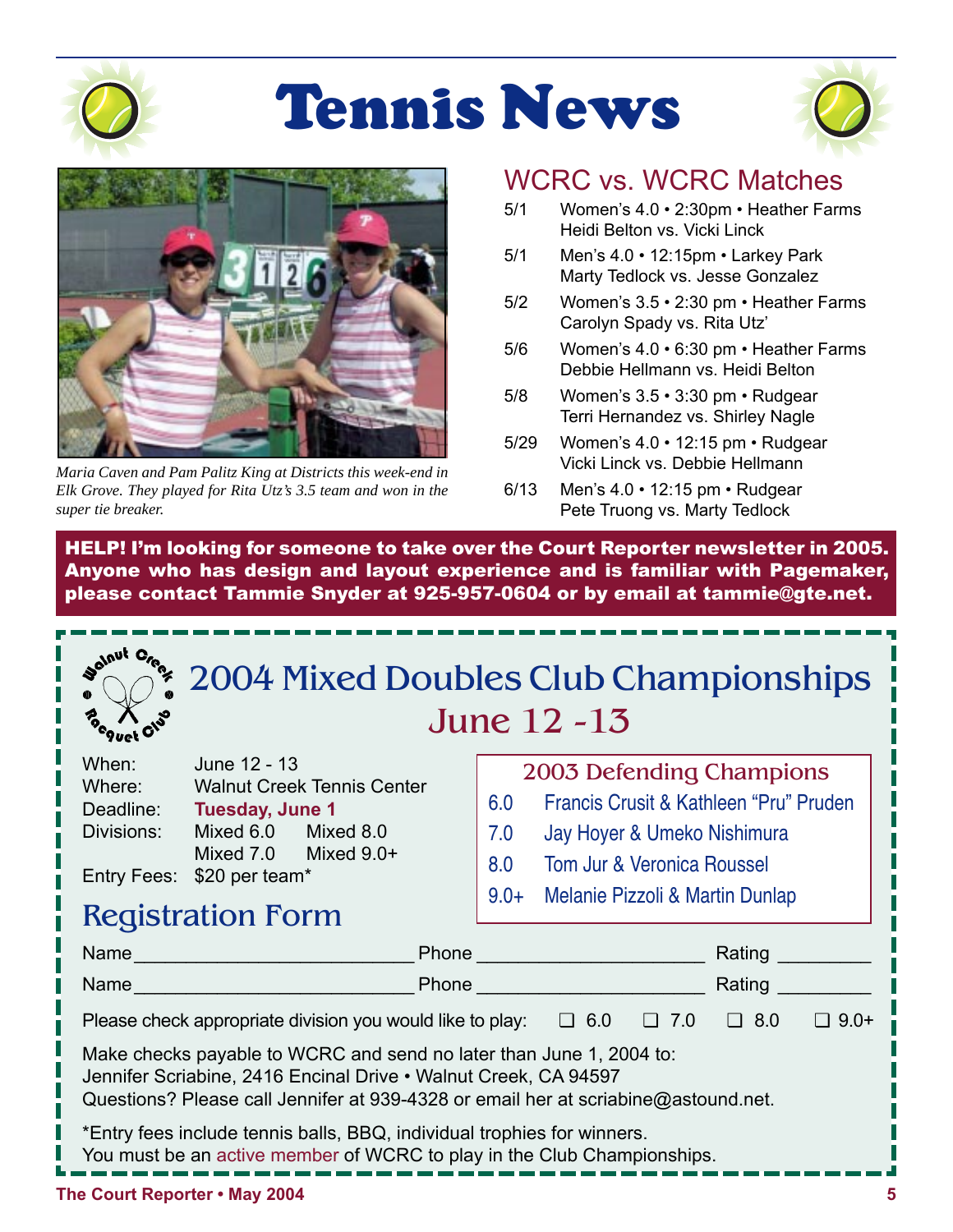# 2004 Women's & Men's Winter Doubles Tournament Results

In the heat of the weekend the Men's 3.0 division was lucky in that none of their matches went three sets. In fact, we had only one tie-breaker and the rest of the sets were over relatively quickly. In the finals the #2 seeds **Raleigh and Falkner** bested the #1 seeds **Kalustian and Roth** in two sets. In the Men's 3.5 **Mullapudi and Pon** did not lose more than 4 games in a single match prior to the finals, but they had their hands full with **Van Oosbree and Fong**. They lost the first set but came back strong to win it in the end. The 4.0 Men has some long days, with 3 of the quarterfinal matches going to three sets and both semifinal matches were close as well. The #11 seeds **Dasso and Blastic** held on through several tough matches to get to the finals but the #3 seeds **Panda and Kim** wore them out in a first set tie-break and went on to win in two. In the Men's 4.5s, the #2 seeds did not show up which allowed the 3rd seeds **Lee and Attiyeh** to make it through to the finals against the #1 seeds **Ladrech and Andrews**. Ladrech and Andrews came out strong to win the first and go up quickly in the 2nd. However, Lee and Attiyeh battled back and won the 2nd. They then carried that momentum over into the 3rd and were able to secure a 5-2 lead. Ladrech and Andrews weren't finished and they staged an amazing comeback, much to the delight of the fans. They fell just short and lost it on yet another lob from Lee.

On the ladies side of the tournament, the 2.5s ended up with only two teams so they battled it out for the champions trophy. The tandem of **Bentley and Bryant** defeated **McCormick and Finney** in a very long two sets despite a score of 6-1, 6-4. At the 3.0s, we had the marathon matches on Sunday. **Dare and Yoshitake** played a long three setter in the semi-finals and had to go back on the courts 15 minutes later to play the finals. They then played another three setter but in the end **Louis and Huxley** outlasted them to win the championship. The only other team to play more tennis this weekend was **Gee and Suzuki**. They entered in both the 4.0 and 4.5 and made it to both finals. They bested **Harrington and McCarley** in the 4.0 final and turned around and played an amazing three setter against **Riker and Weinshelbaum** in the 4.5 finals. This was some of the best tennis of the weekend and after close to three hours Riker and Weinshelbaum pulled it out.

Overall it was a great weekend, with plenty of sunshine, good food and great tennis. I'd really like to thank **Tammy Chan, Pam Maloney, Judy Stillman, Susie Dunlap, Shari Huber and Robert Young** for all their help.

Men's 5.0 *Peterson/Lindstrom won the tournament for the third time.*





Men's 4.5 *Lee/Attiyeh def. Andrews/Ladrech 2-6, 6-4, 6-4*

Men's 4.0 *Panda/Kim def. Dasso/Blastic 7-6(3), 6-3*





Men's 3.5 *Mullapudi/Pon def. Von Oosbree/Fong 2-6, 6-3, 6-1*

Men's 3.0 *Raleigh/Faulkner def. Kalustian/Roth 6-2, 6-3*

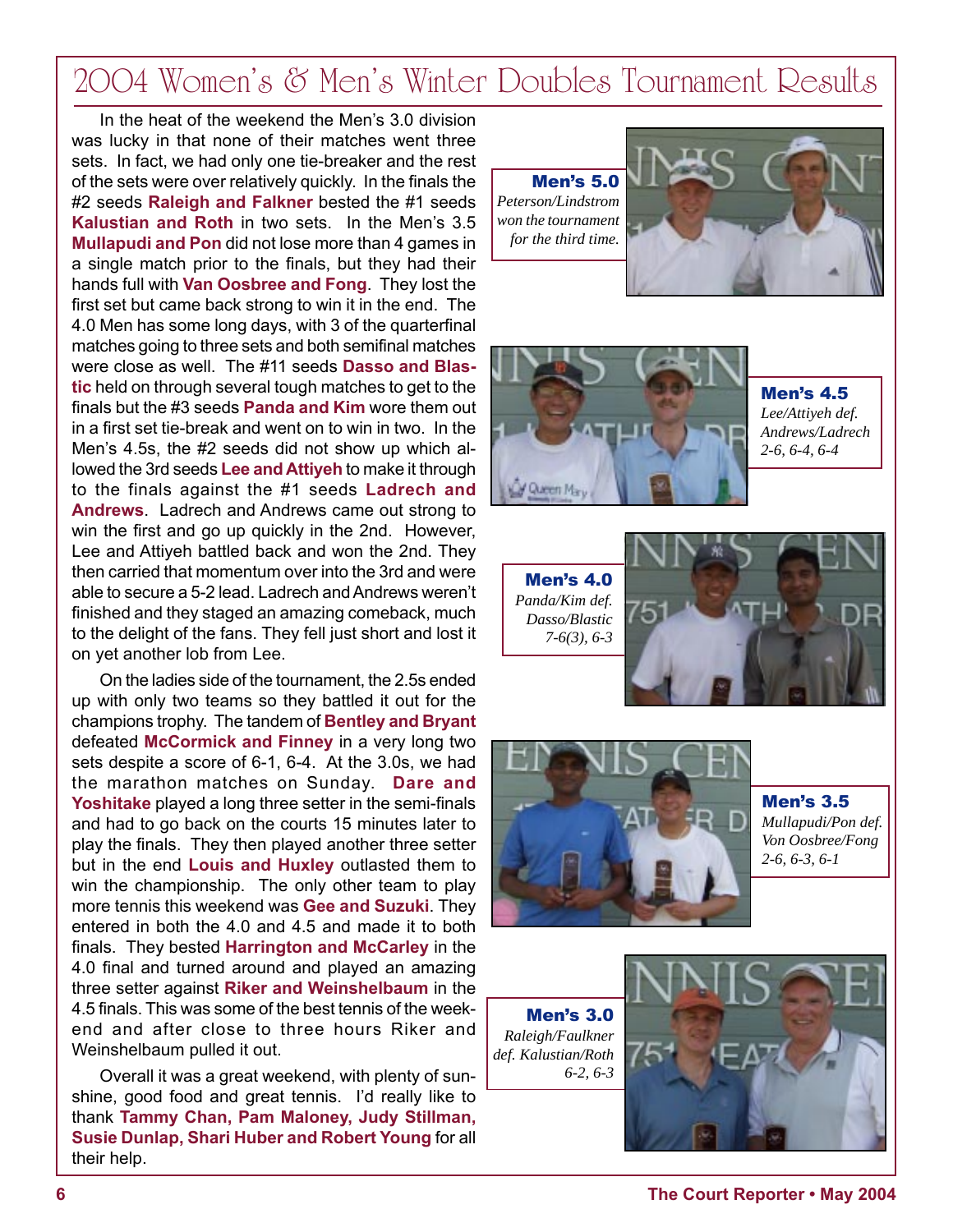Women's 4.5 Riker/ Weinshelbaum def. Gee/Suzuki 6-4, 3-6, 6-3





Women's 4.0 Gee/Suzuki def. Harrington/ **McCarley** 6-1, 6-2

Women's 3.5 Kreysar/ Rothfield def. Johnson/ Gutermuth 6-2, 6-3





Women's 3.0 Louis/Huxley def. Dare/ Yoshitake 6-4, 3-6, 6-4

Women's 2.5 Bentley/Bryant def. McCormick/ Finney 6-1, 6-4



# **TREASURER'S REPORT**

#### **Gabe Goldstein** Income Statement:

as of March 31, 2004



| <b>Income</b><br><b>Awards Banquet</b><br>Siebel Bus Trip<br>Little Siebel Tournament<br><b>Winter Doubles League</b><br>Interest<br>Advertising<br>Membership Dues<br><b>Silent Auction</b><br><b>Valentines Tournament</b><br><b>Total Income</b>                                                                                                              | 3,106.00<br>2,015.00<br>200.00<br>1,975.00<br>5.74<br>780.00<br>4,340.00<br>1,610.00<br>485.00<br>14,786.74                                                   |
|------------------------------------------------------------------------------------------------------------------------------------------------------------------------------------------------------------------------------------------------------------------------------------------------------------------------------------------------------------------|---------------------------------------------------------------------------------------------------------------------------------------------------------------|
| <b>Expenses</b><br>Siebel Bus Trip<br>Little Siebel Tournament<br><b>Turkey Tournement</b><br><b>Winter Doubles</b><br><b>Awards Banquet</b><br>Newsletter<br><b>Non-Profit Fees</b><br>Postage<br>Printing/Duplicating<br>Supplies<br>Website<br><b>Valentines Tournament</b><br><b>Total Expenses</b><br><b>Profit (Loss)</b><br><b>Balance March 31, 2004</b> | 2,898.50<br>94.82<br>327.76<br>1,500.00<br>3,307.17<br>1,936.50<br>20.00<br>7.40<br>29.86<br>289.98<br>107.70<br>216.81<br>14,442.04<br>344.70<br>\$12,893.77 |



### **MAY**

- 1-2 Senior Leagues Sectional Championships
- **7-8** WCRC Calcutta (Party  $7<sup>th</sup>$ , Tennis  $8<sup>th</sup>$ )
- 21-23 Mixed Leagues District Championships

### JUNE

1 WCRC/CCTA Summer Singles Leagues Begin **12-13** WCRC Club Championships - Mixed Doubles

*The WCRC's purpose is to promote the game of tennis in Walnut Creek and Contra Costa County by providing a wide variety of activities (tournaments, league play, clinics and social events) for enthusiasts of all ages and skill levels. The club is sponsored by the City of Walnut Creek.*